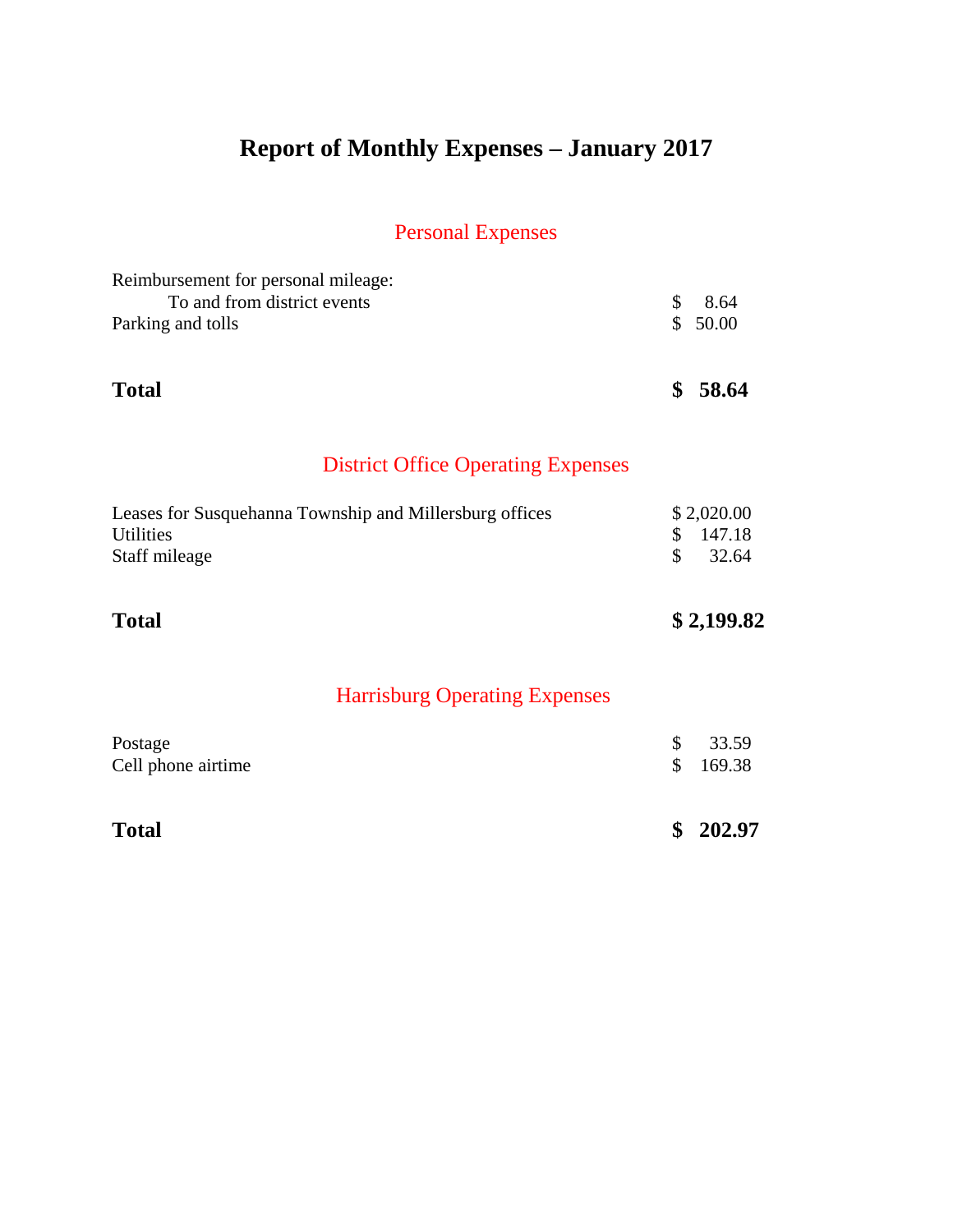# **Report of Monthly Expenses – February 2017**

# District Office Operating Expenses

| Leases for Susquehanna Township and Millersburg offices<br><b>Utilities</b> | \$<br>\$2,020.00<br>222.12 |
|-----------------------------------------------------------------------------|----------------------------|
| Office supplies (including water cooler supplies)                           | \$<br>10.60                |
| <b>Total</b>                                                                | \$2,252.72                 |
| <b>Harrisburg Operating Expenses</b>                                        |                            |
| Postage                                                                     | \$<br>12.03                |
| Cell phone airtime                                                          | \$<br>163.74               |
| <b>Total</b>                                                                | \$<br>175.77               |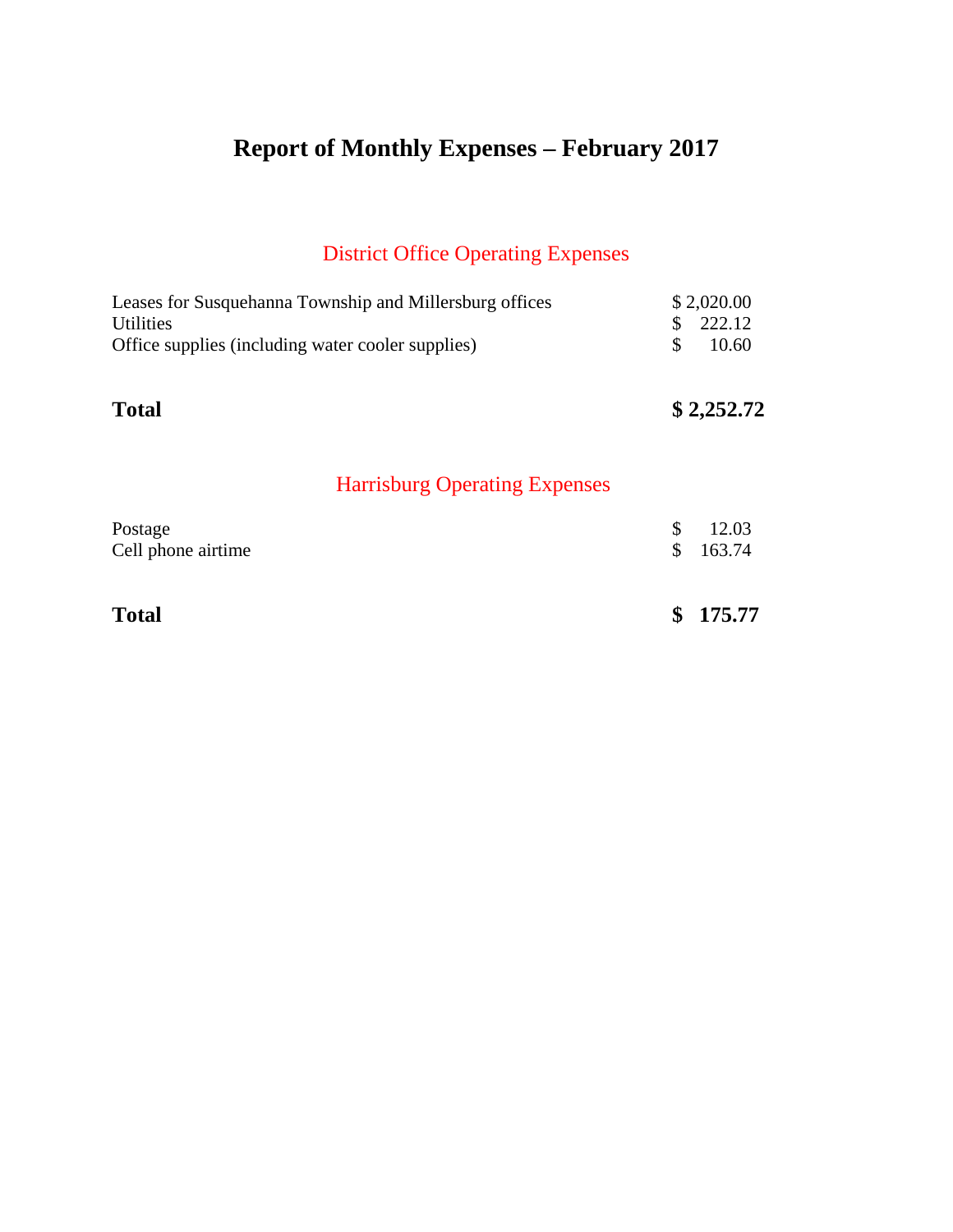# **Report of Monthly Expenses – March 2017**

#### Personal Expenses

| Reimbursement for personal mileage: |         |
|-------------------------------------|---------|
| To and from district events         | \$19.26 |
|                                     |         |
|                                     |         |

**Total \$ 19.26**

#### District Office Operating Expenses

| Leases for Susquehanna Township and Millersburg offices |     | \$2,020.00 |
|---------------------------------------------------------|-----|------------|
| <b>Utilities</b>                                        | \$  | 386.37     |
| Janitorial services                                     | S   | 60.00      |
| Other services                                          | S   | 50.00      |
| Site rental                                             |     | \$470.00   |
| Office supplies (including water cooler supplies)       | S   | 21.20      |
| Other supplies                                          | SS. | 142.02     |
| Staff mileage                                           |     | \$246.74   |
| Subscriptions                                           | S   | 83.80      |

#### **Total \$ 3,480.13**

| <b>Total</b>       |                | \$527.42 |
|--------------------|----------------|----------|
| Cell phone airtime | $\mathbb{S}^-$ | 462.48   |
| Postage            | \$             | 64.94    |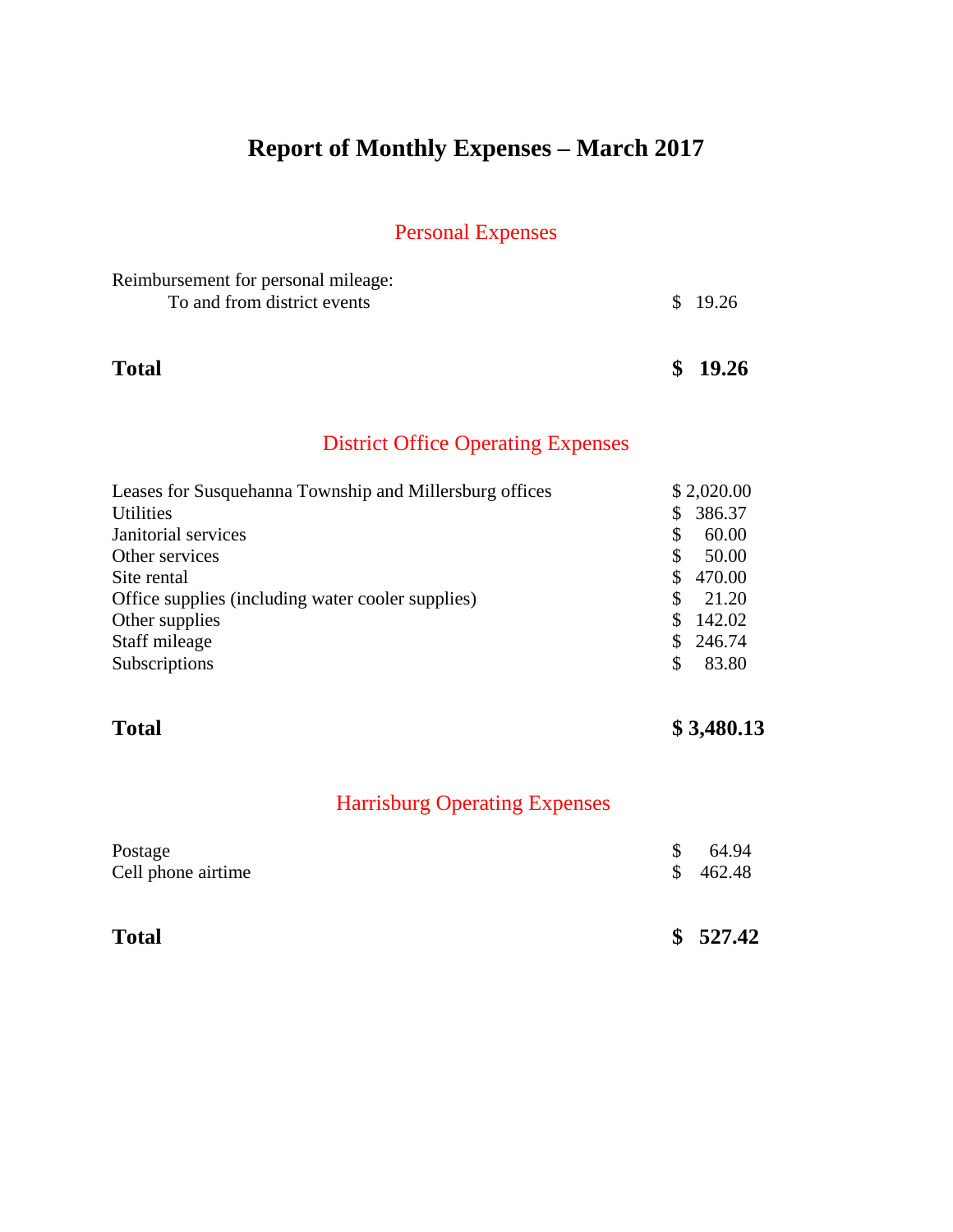# **Report of Monthly Expenses – April 2017**

# Personal Expenses

| Reimbursement for personal mileage:<br>To and from district events              |          | \$39.63                       |
|---------------------------------------------------------------------------------|----------|-------------------------------|
| <b>Total</b>                                                                    | \$       | 39.63                         |
| <b>District Office Operating Expenses</b>                                       |          |                               |
| Leases for Susquehanna Township and Millersburg offices<br>Site rental<br>Flags | \$<br>\$ | \$2,020.00<br>350.00<br>84.91 |
| <b>Total</b>                                                                    |          | \$2,454.91                    |
| <b>Harrisburg Operating Expenses</b>                                            |          |                               |
| Postage                                                                         | \$       | 26.79                         |
| <b>Total</b>                                                                    | \$       | 26.79                         |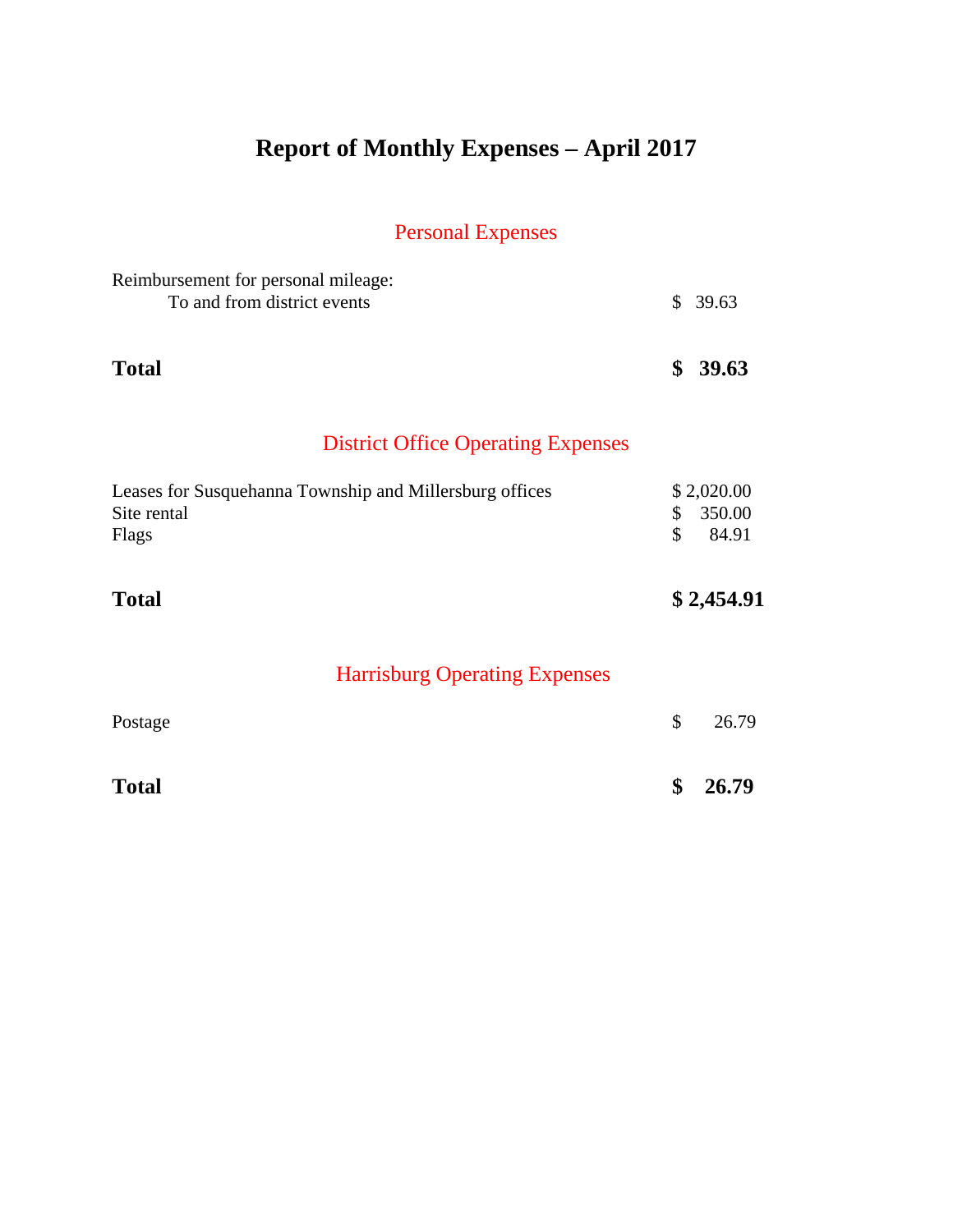# **Report of Monthly Expenses – May 2017**

#### Personal Expenses

| Reimbursement for personal mileage: |          |
|-------------------------------------|----------|
| To and from district events         | \$121.97 |
|                                     |          |

**Total \$ 121.97**

#### District Office Operating Expenses

| Leases for Susquehanna Township and Millersburg offices | \$2,020.00              |
|---------------------------------------------------------|-------------------------|
| Framing                                                 | 143.10<br>$\mathcal{S}$ |
| Site rental                                             | \$470.00                |
| <b>Utilities</b>                                        | \$230.99                |
| Office supplies (including water cooler supplies)       | 51.82                   |
| Staff mileage                                           | \$293.46                |
|                                                         |                         |

### **Total \$ 3,209.37**

| <b>Total</b>         |    | \$235.62 |
|----------------------|----|----------|
| Legislative business | S. | 35.00    |
| Cell phone airtime   |    | \$178.77 |
| Postage              | S. | 21.85    |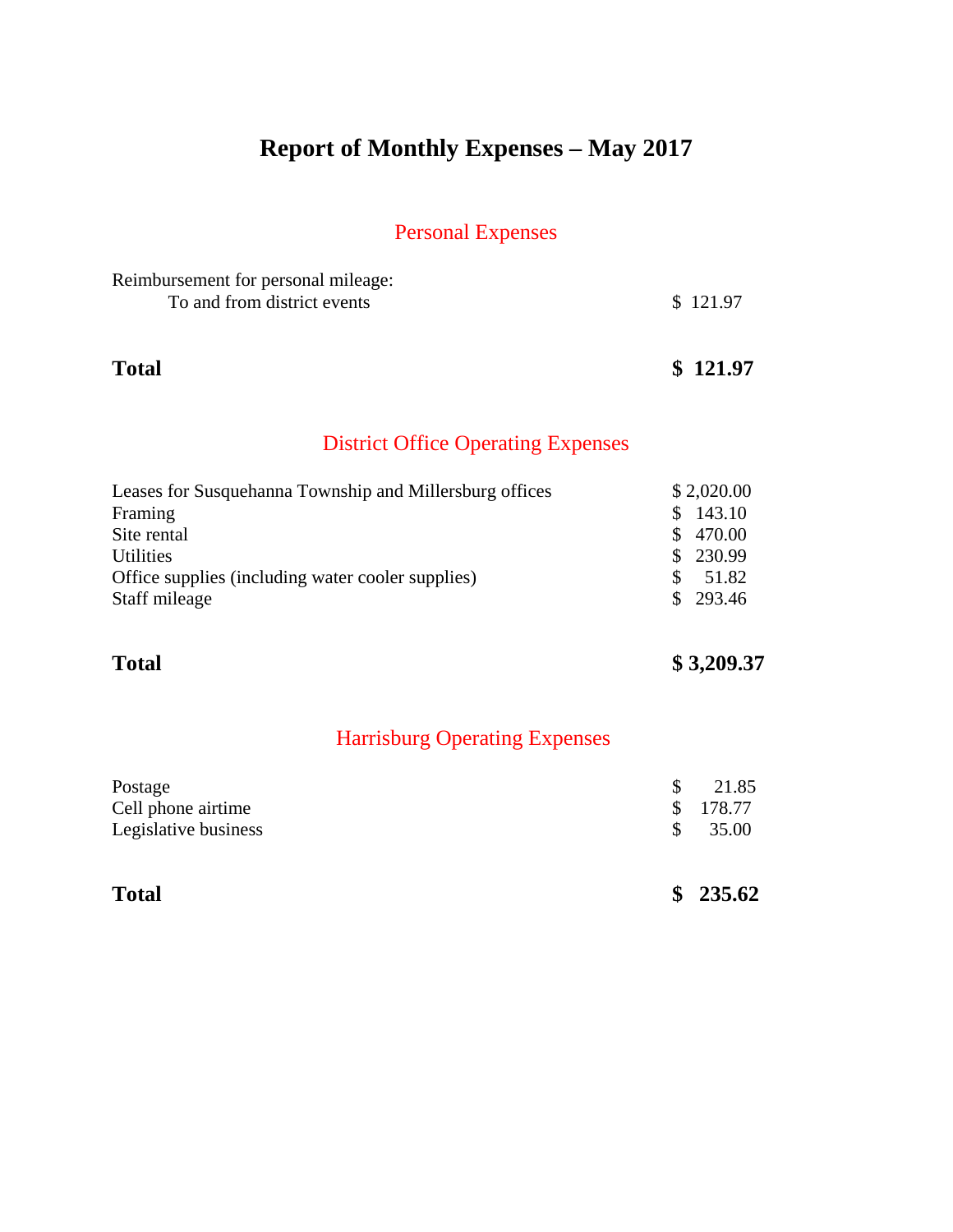# **Report of Monthly Expenses – June 2017**

#### Personal Expenses

| Reimbursement for personal mileage: |          |
|-------------------------------------|----------|
| To and from district events         | \$50.76  |
| Committee per diem                  | \$549.00 |

**Total \$ 599.76**

#### District Office Operating Expenses

| Leases for Susquehanna Township and Millersburg offices | \$2,020.00 |
|---------------------------------------------------------|------------|
| Subscriptions                                           | 66.30      |
| Plaques                                                 | \$238.85   |
| Flags                                                   | 40.66      |
| <b>Utilities</b>                                        | 65.63      |
| Office supplies (including water cooler supplies)       | 19.02      |
| Staff mileage                                           | 61.42      |

### **Total \$ 2,511.88**

| <b>Total</b>       |  | \$246.55 |
|--------------------|--|----------|
| Postage            |  | 82.78    |
| Cell phone airtime |  | \$163.77 |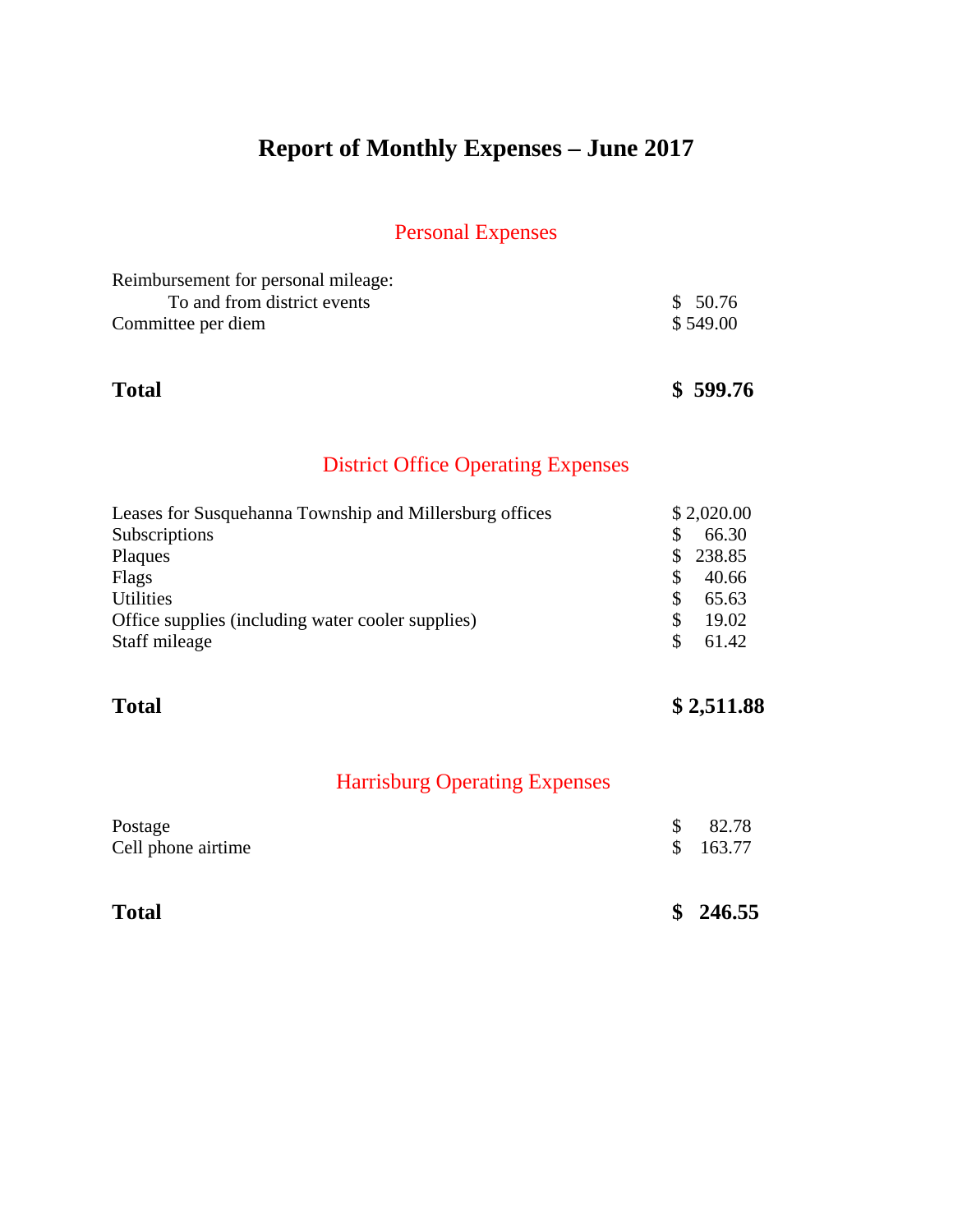# **Report of Monthly Expenses – July 2017**

# Personal Expenses

| Reimbursement for personal mileage:<br>To and from district events<br>Parking and tolls | \$157.81<br>\$33.38       |
|-----------------------------------------------------------------------------------------|---------------------------|
|                                                                                         |                           |
| <b>Total</b>                                                                            | \$191.19                  |
| <b>District Office Operating Expenses</b>                                               |                           |
| Leases for Susquehanna Township and Millersburg offices<br>Window cleaning              | \$2,020.00<br>20.00<br>\$ |
| <b>Total</b>                                                                            | \$2,040.00                |
| <b>Harrisburg Operating Expenses</b>                                                    |                           |
| Cell phone airtime                                                                      | \$<br>163.77              |
| Postage                                                                                 | \$<br>11.80               |
| <b>Total</b>                                                                            | \$<br>175.57              |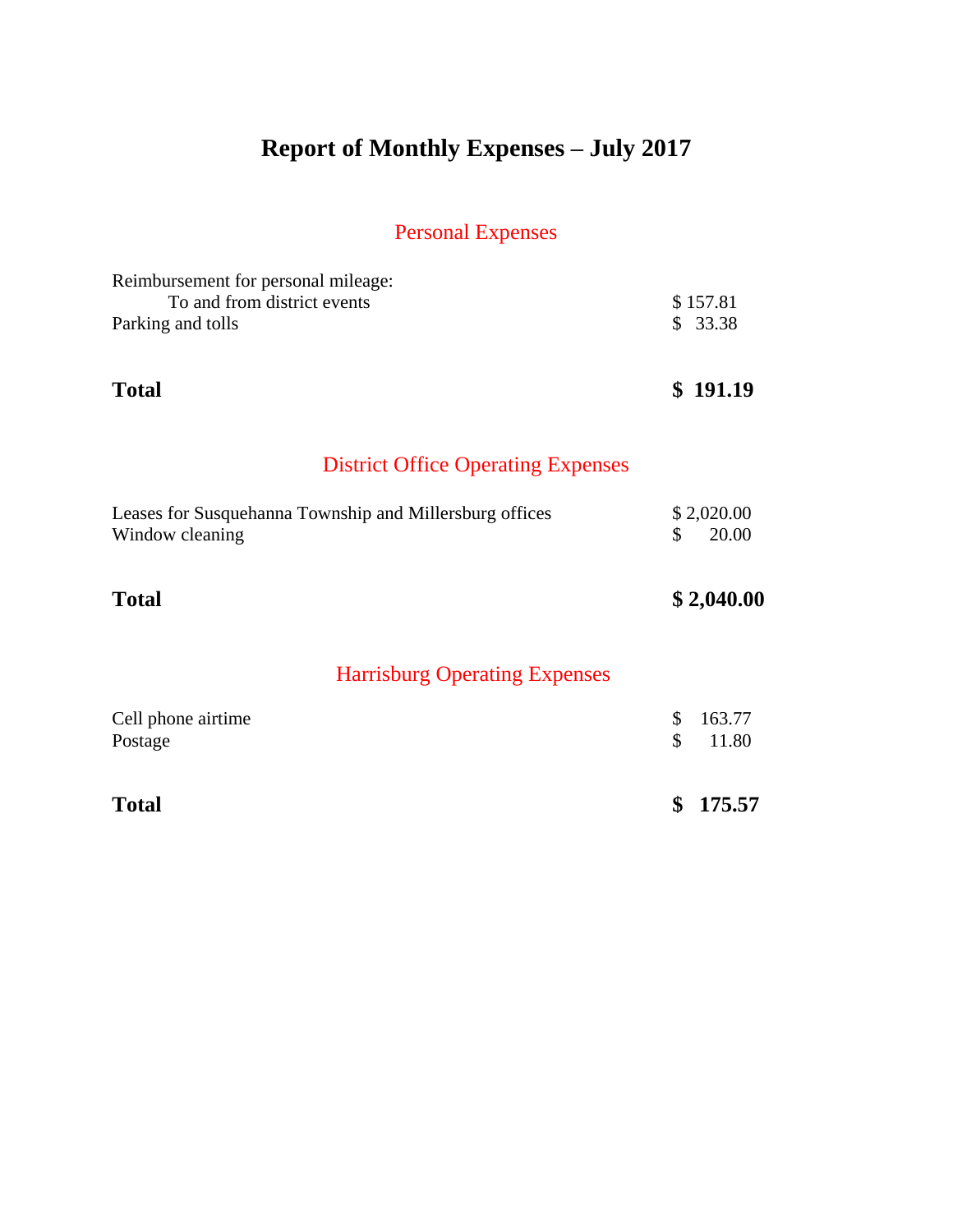# **Report of Monthly Expenses – August 2017**

#### District Office Operating Expenses

| Leases for Susquehanna Township and Millersburg offices |     | \$2,020.00 |
|---------------------------------------------------------|-----|------------|
| Office supplies (including water cooler supplies)       |     | 21.20      |
| Plaques, etc.                                           | S.  | 29.66      |
| <b>Utilities</b>                                        |     | 61.88      |
| Staff mileage                                           | SS. | 32.25      |
|                                                         |     |            |

**Total \$ 2,164.99** 

### Harrisburg Operating Expenses

| Bulk mail          | \$1,914.00         |
|--------------------|--------------------|
| Postage            | $\frac{\$}{26.48}$ |
| Cell phone airtime | \$163.78           |

### **Total \$ 2,104.26**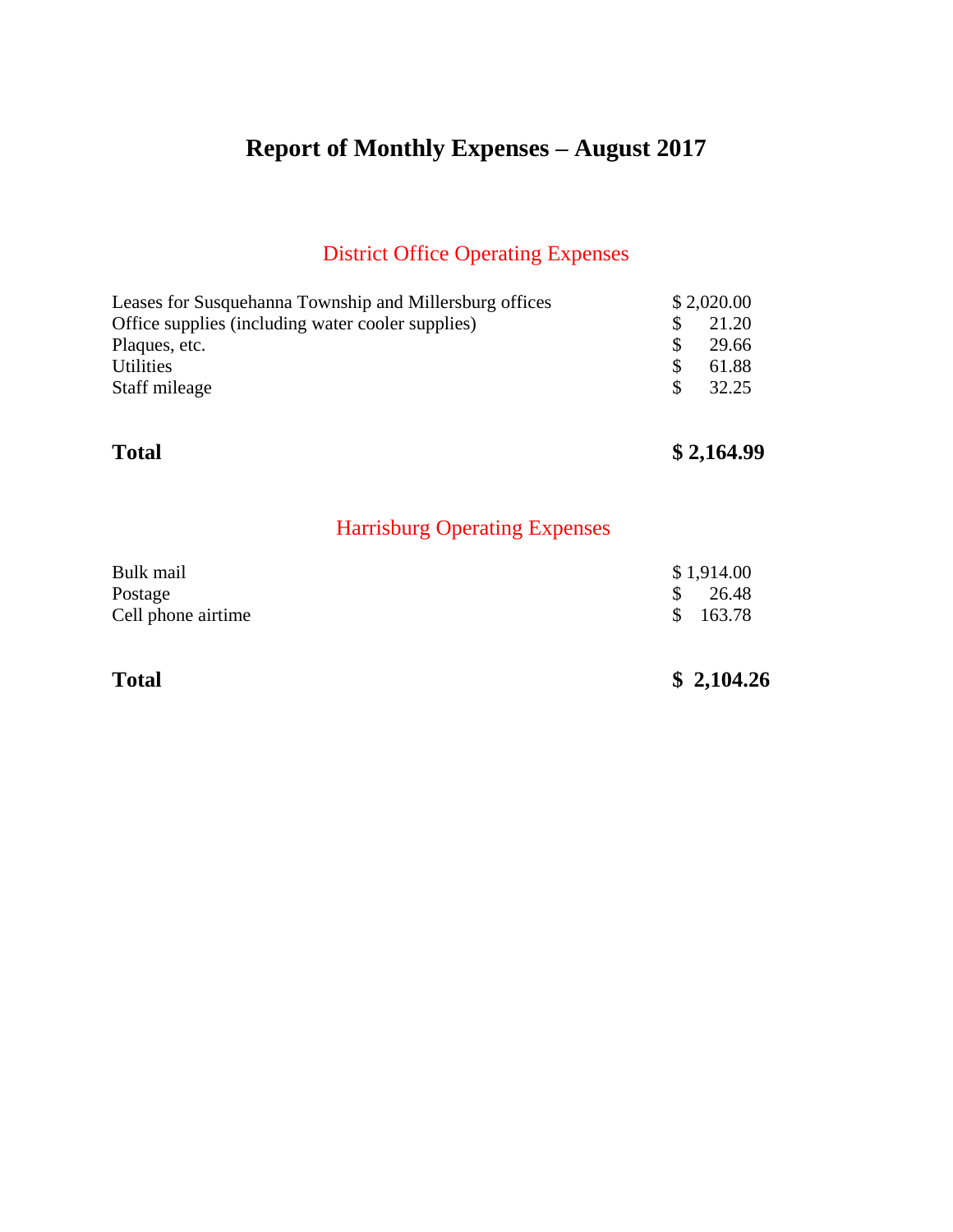# **Report of Monthly Expenses – September 2017**

#### Personal Expenses

| <b>Total</b>                        | \$269.08 |
|-------------------------------------|----------|
| To and from district events         | \$269.08 |
| Reimbursement for personal mileage: |          |

#### District Office Operating Expenses

| <b>Total</b>                                            |            | \$2,456.44 |
|---------------------------------------------------------|------------|------------|
| Staff mileage                                           | \$.        | 172.06     |
| Refreshments                                            | S          | 11.96      |
| Publications, periodicals                               | <b>S</b>   | 67.30      |
| Office supplies (including water cooler supplies)       | S          | 48.00      |
| <b>Utilities</b>                                        | S          | 137.12     |
| Leases for Susquehanna Township and Millersburg offices | \$2,020.00 |            |

| <b>Total</b>                  | \$334.25         |
|-------------------------------|------------------|
| Postage<br>Cell phone airtime | 6.69<br>\$327.56 |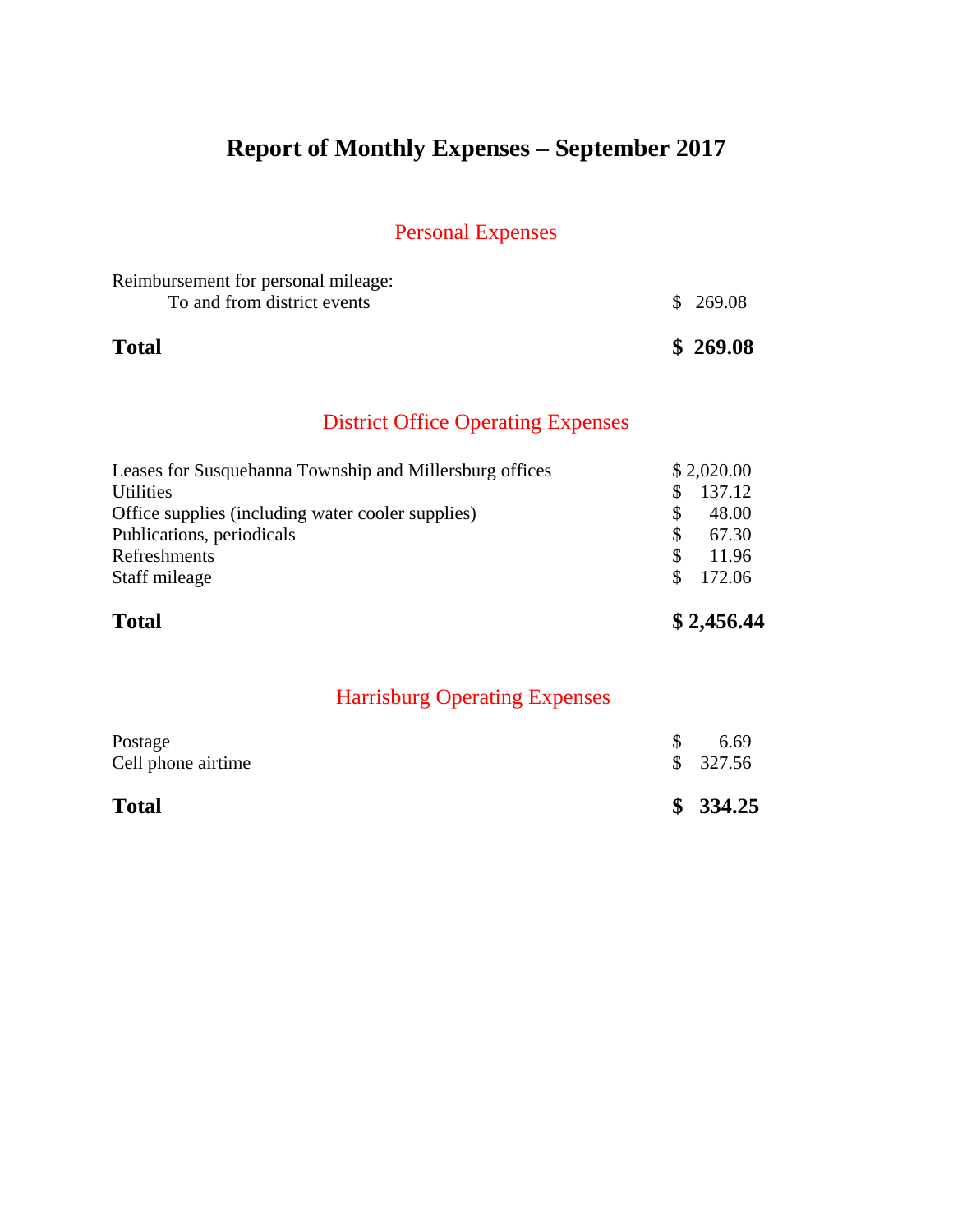# **Report of Monthly Expenses – October 2017**

### District Office Operating Expenses

| Leases for Susquehanna Township and Millersburg offices | \$2,020.00    |
|---------------------------------------------------------|---------------|
| Other services                                          | 150.00        |
| Site rental                                             | 373.50<br>SS. |
| Food                                                    | \$1,400.00    |
| Plaques, etc.                                           | 250.55        |
| Staff mileage                                           | 136.43        |
|                                                         |               |

**Total \$ 4,330.48** 

| <b>Total</b> | \$<br>99.84 |
|--------------|-------------|
| Postage      | \$<br>99.84 |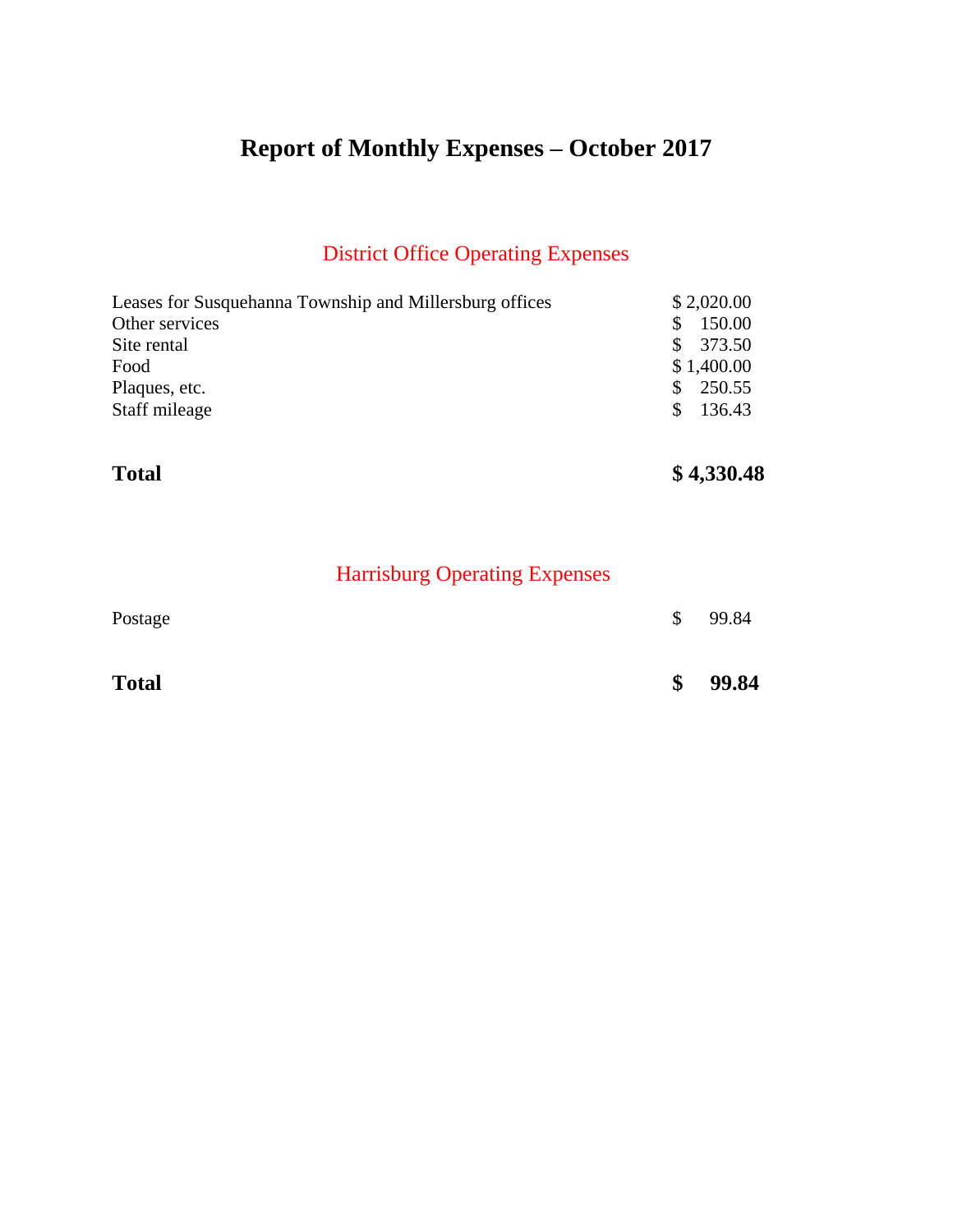# **Report of Monthly Expenses – November 2017**

### District Office Operating Expenses

| Leases for Susquehanna Township and Millersburg offices | \$2,062.00 |
|---------------------------------------------------------|------------|
| <b>Utilities</b><br>\$                                  | 230.52     |
| Janitorial services<br>\$                               | 60.00      |
| Site rental                                             | 480.00     |
| Food                                                    | \$2,581.60 |
| Plaques, etc.<br>S                                      | 498.75     |
| Water cooler and supplies<br>\$                         | 21.20      |
| \$<br>Flags                                             | 64.76      |
| Staff mileage<br>\$                                     | 66.45      |

### **Total** \$6,065.26

| <b>Total</b>                  |               | \$179.70          |
|-------------------------------|---------------|-------------------|
| Cell phone airtime<br>Postage | <sup>\$</sup> | \$163.82<br>15.88 |